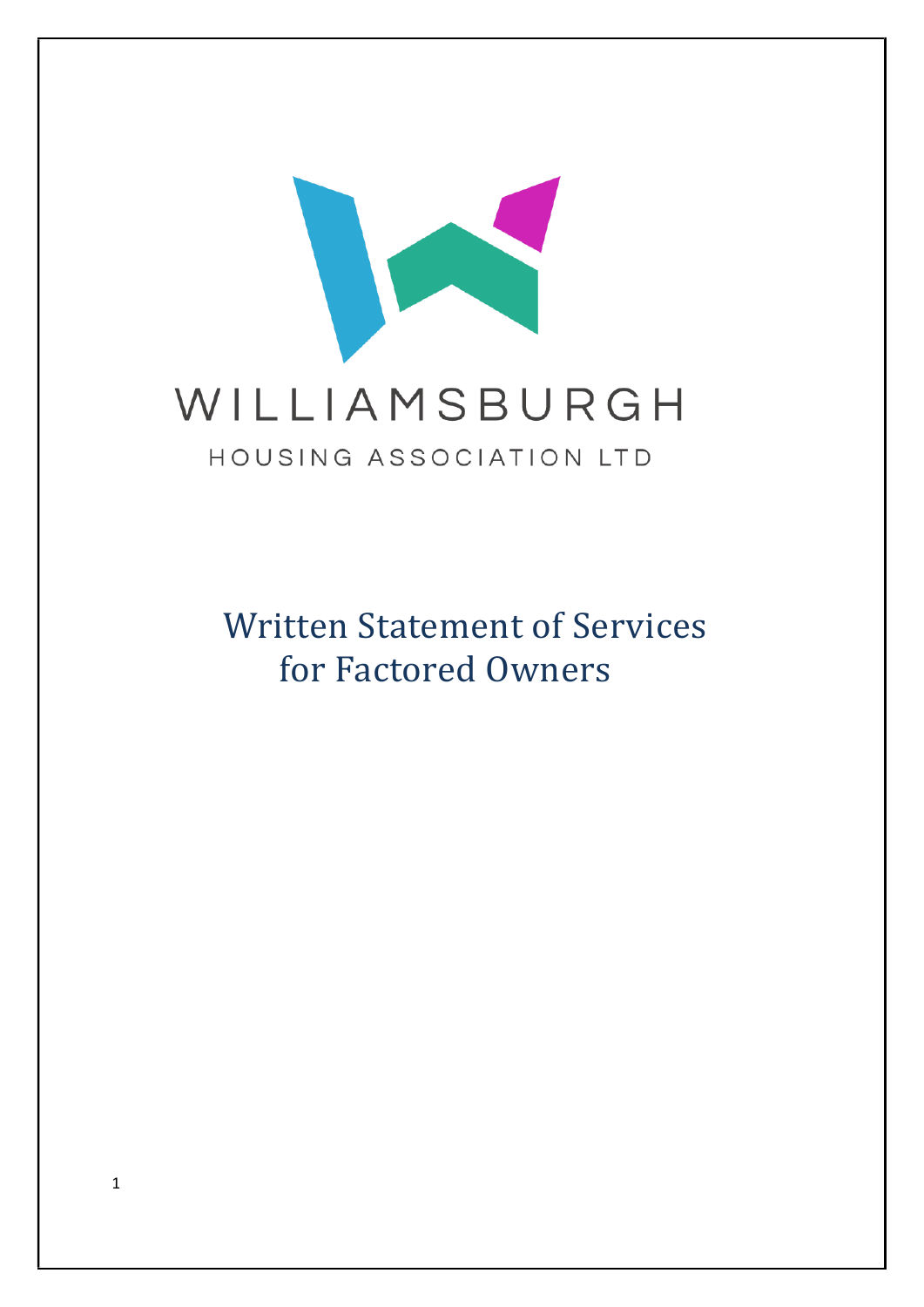#### **Contents**

- 1. Written Statement of Services
- 2. Authority to act as your Factor
- 3. Our Services
- 4. Financial and Charging Arrangements
- 5. Communication and Consultation
- 6. Complaints Process
- 7. Declaration of Interest
- 8. Changing Factor
- 9. Other information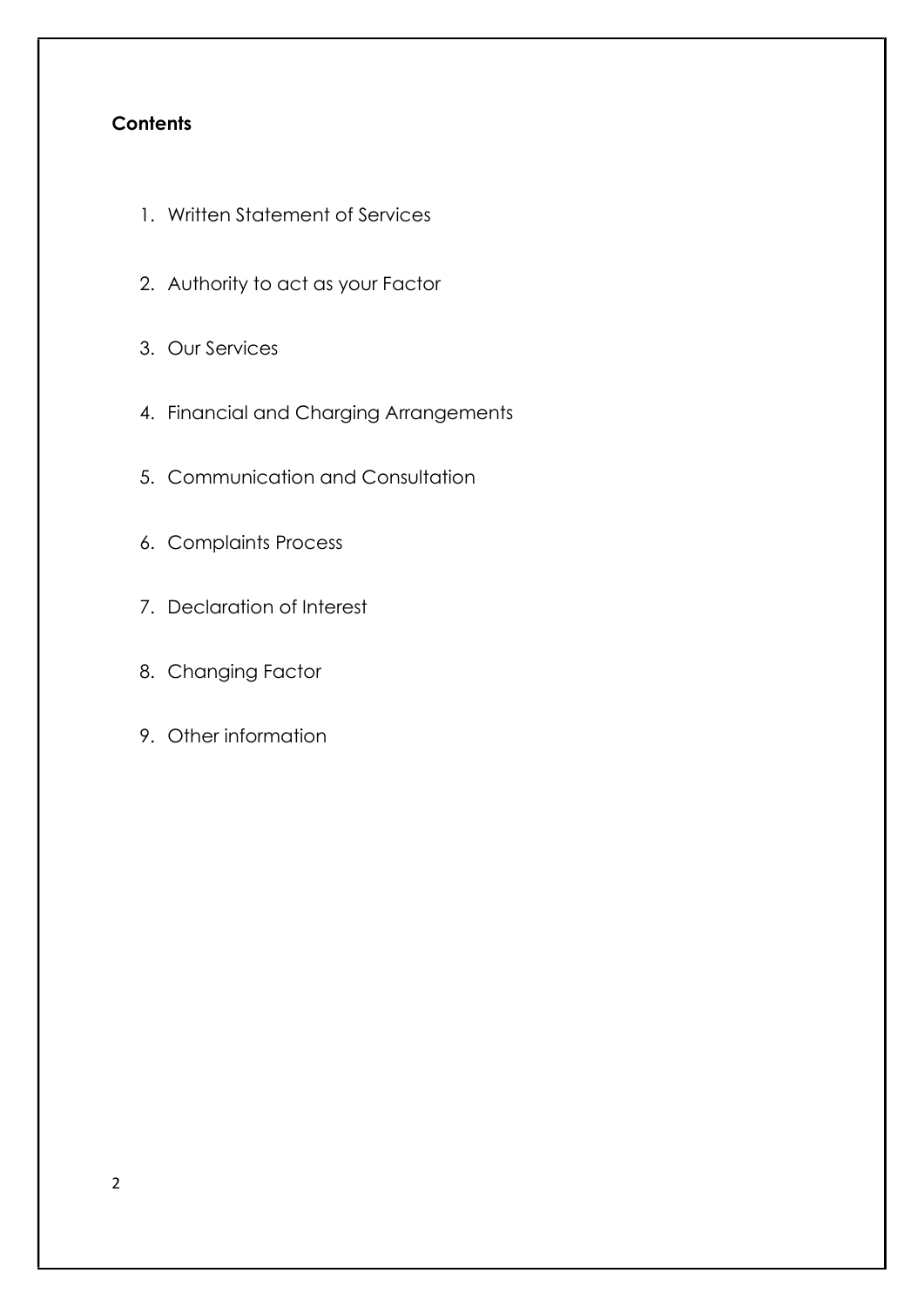## 1.Written Statement of Services

#### 1.1 Summary

This written statement of services has been prepared in accordance with the Property Factors (Scotland) Act 2011 Code of Conduct for Property Factors, with which we, Williamsburgh Housing Association Limited (the "Association"), as a property factor, must comply.

The Association is a Registered Property Factor - Registration Number: PF000216. The Association is also a registered society under the Co-operative and Community Benefit Societies Act 2014 (1991RS) and a registered Scottish charity (SC035350). Our registered address is Ralston House, Cyril Street, Paisley PA1 1RW.

The Association engages Williamsburgh Property Services Limited to carry out the factoring services, but it is the Association that is responsible for factoring your building and complying with the duties of a factor. Any reference to the Association in this written statement of services includes any transactions carried out by Williamsburgh Property Services, on our behalf.

The purpose of this document is to detail the role of the Association has as your factor and also your responsibilities as a factored owners in a "Common Property" which we factor. For a more detailed description of the Common Property relative to your property, please refer to your title deeds.

The information contained in this statement is, to the best of our knowledge, reliable and accurate based on the information held by us at the date this statement was issued.

It is not a legally binding agreement but is intended to reflect the services we provide in simple and transparent terms.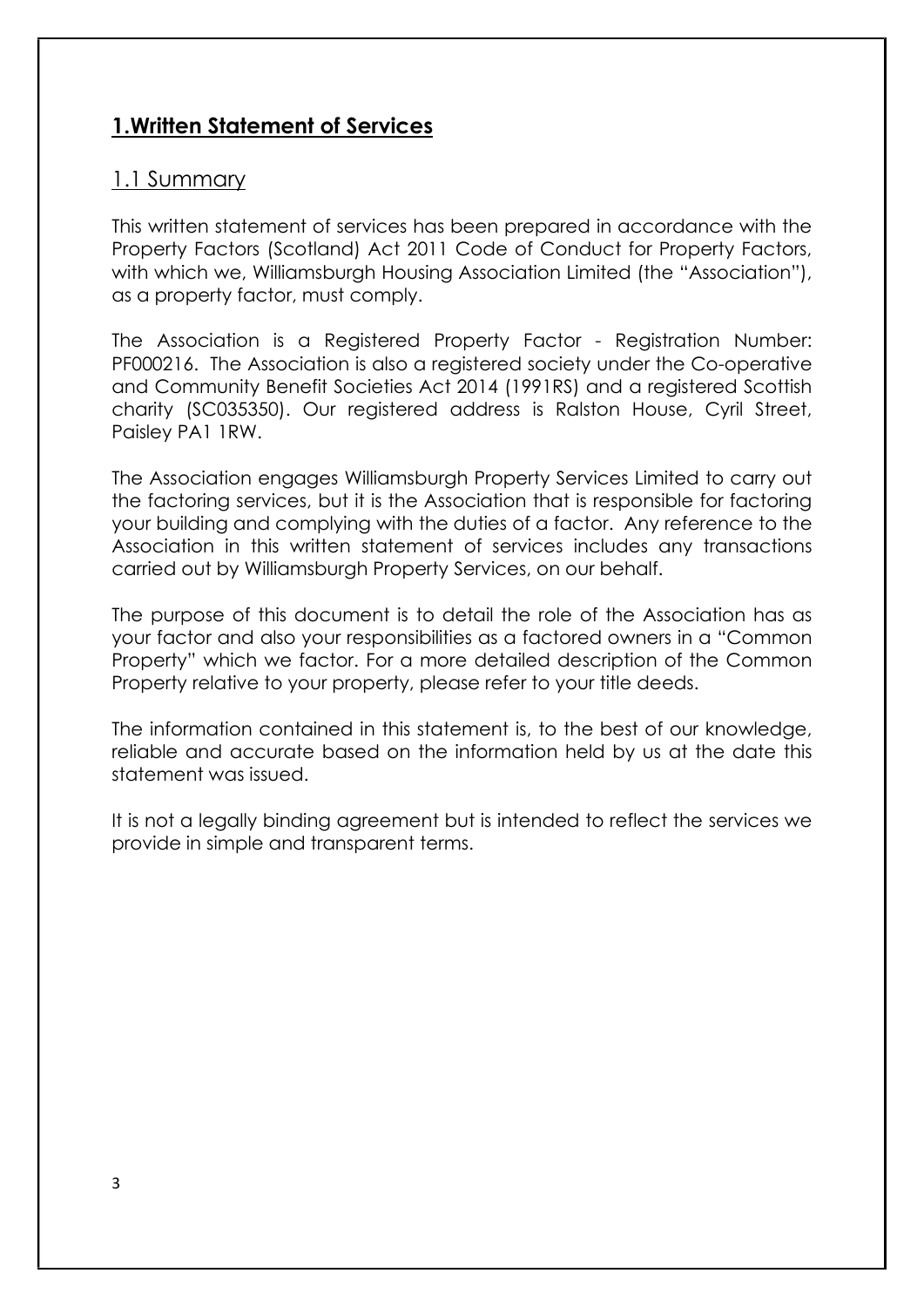## 1.2 Overarching Standards of Practice

The following are the standards of practice we apply as your factor:

We will:

- > Conduct ourselves in a way that complies with all relevant legislation.
- $\triangleright$  Be honest, open, transparent and fair in our dealings with you.
- $\triangleright$  Provide information in a clear and easily accessible way.
- $\triangleright$  Not provide information that is deliberately misleading or false.
- $\triangleright$  Apply our policies consistently and reasonably.
- Carry out our services to you using reasonable care and skill and in a timely way, including by making sure that staff have the training and information they need to be effective.
- $\triangleright$  Not unlawfully discriminate against a homeowner because of their age, disability, sex, gender reassignment, being married or in a civil partnership, being pregnant or on maternity leave, race, nationality, ethnic or national origin, religion or belief or sexual orientation.
- Ensure all staff and any sub-contracting agents are aware of the Code of Conduct and our legal requirements in connection with our maintenance of land or in our business with homeowners in connection with the management of common property.
- $\triangleright$  Maintain appropriate records of our dealings with you.
- $\triangleright$  Ensure that we handle all personal information sensitively and in line with legal requirements on data protection
- ▶ Respond to enquiries and complaints within reasonable timescales and in line with our complaints handling procedure.
- $\triangleright$  Not communicate with you in any way that is abusive or threatening.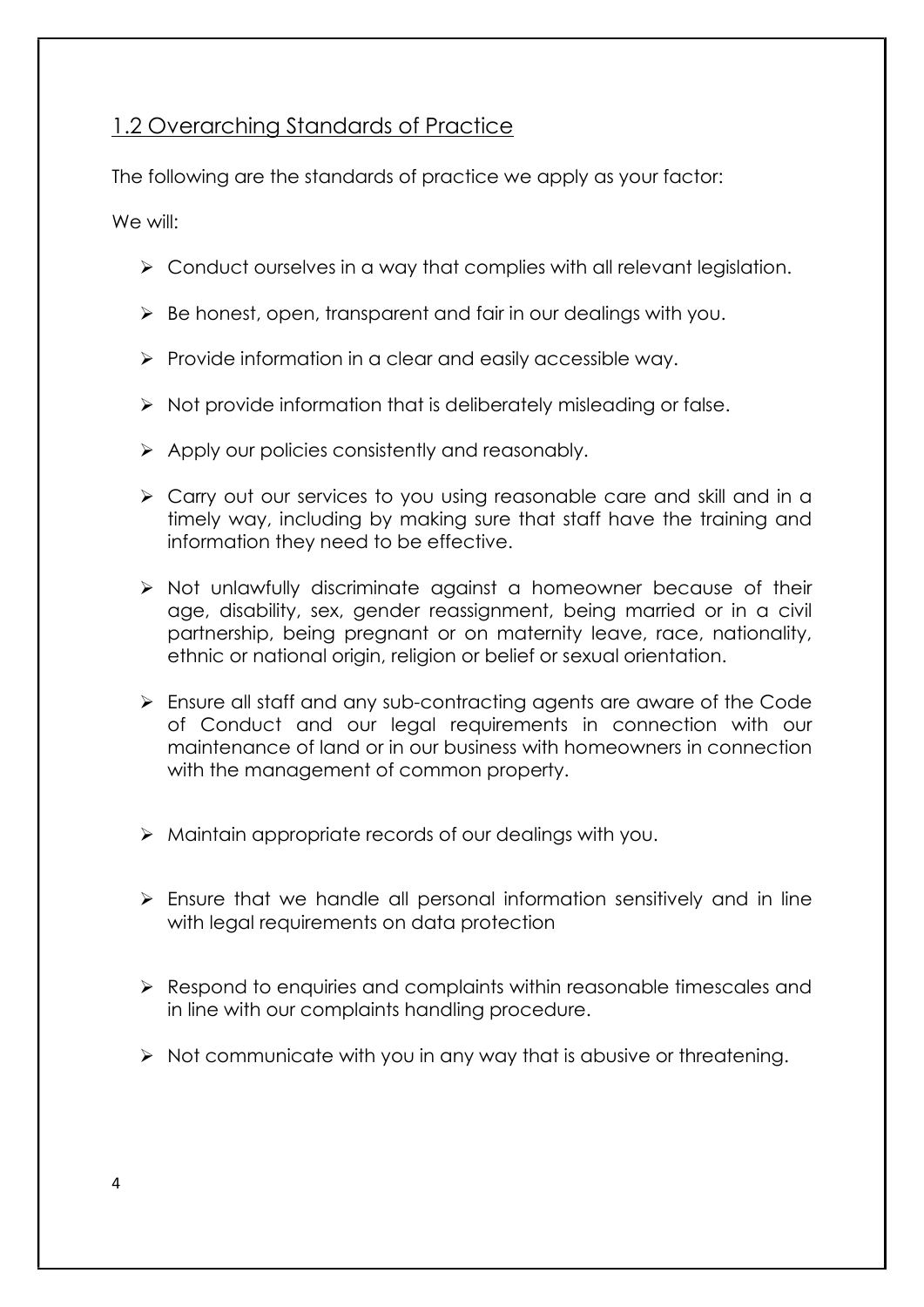### 2. Our authority to act as your factor

Each property has a legal document, the title deed, or the deed of conditions, which together impose conditions on the property to which it relates. Conditions may cover permitted uses and the management, maintenance, insurance, repair and improvement of the Common Property.

We will either be named as factor in the title deeds, have been appointed as factor by a majority of the homeowners in the building, or were already the factor for the property at the time you bought your property.

Your solicitor should have discussed your title deeds with you when you bought your home. The Association does not hold copies of your deeds. However, you can get a copy from Registers of Scotland (who will charge for the service). You can contact them as follows: -

Website: www.ros.gov.uk/ Telephone: 0800 169 9391

The Association has the delegated authority of the owners to instruct and carry out repairs and maintenance works up to a financial threshold of £1,000 in relation to the Common Property. We will contact you asking for permission to go ahead with any repairs where the costs will exceed this limit. If we get permission from the majority of owners, including, where applicable, the Association (which gets a vote for each property it owns), we will instruct the work to be completed.

We will consult with you on proposed works where your share of the cost will exceed £200.

In situations where there is a risk to your health and safety, we will progress necessary repairs to protect all residents and their properties.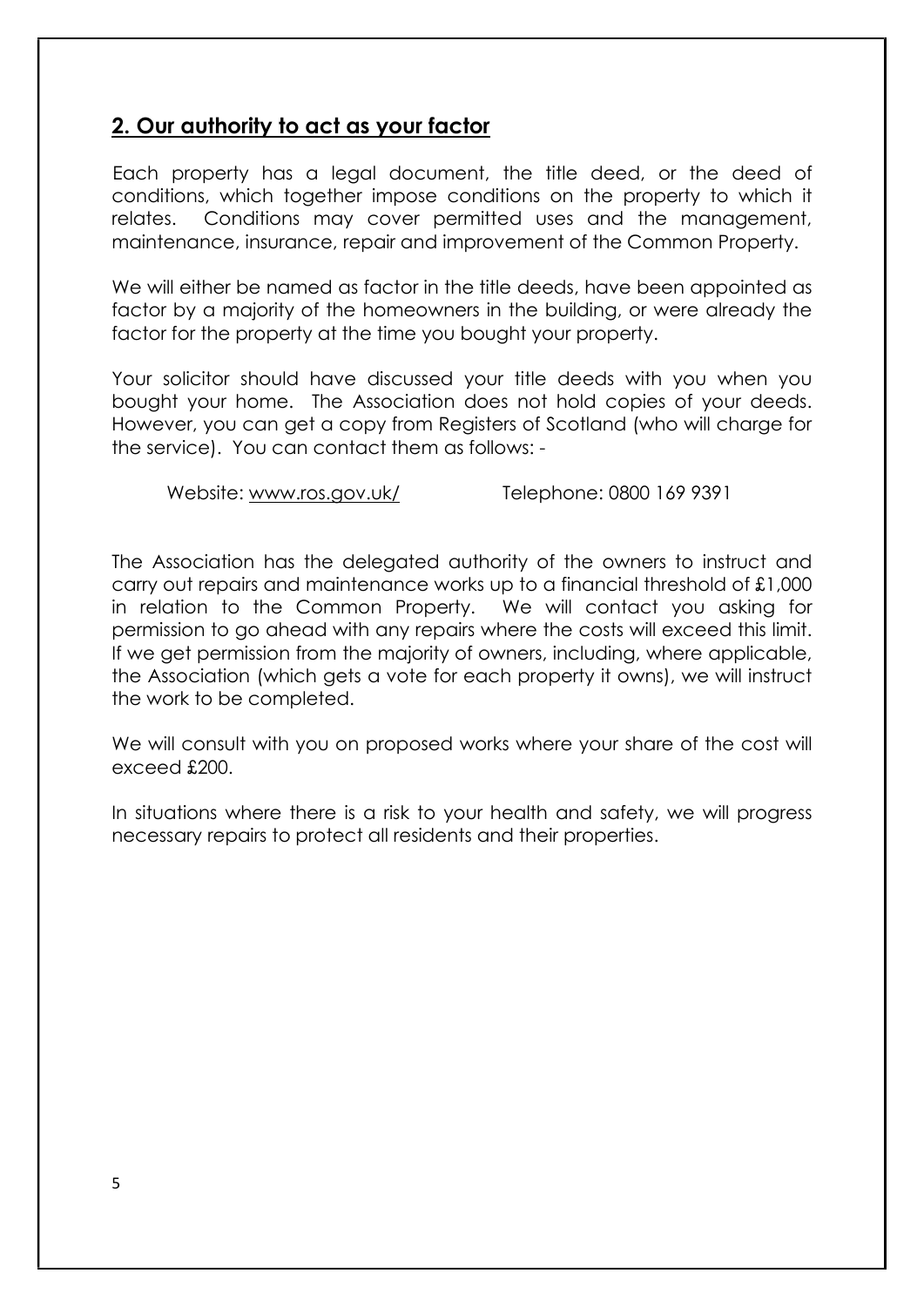## 3. Our Core Services

#### 3.1 Property Management and Maintenance

We carry out a minimum of one routine inspection per year. Maintenance work is categorised into 3 areas: reactive (short term), cyclical (medium term) and planned (long term).

**Reactive** repairs are minor repairs carried out, for example, to close doors; windows; storage tank overflows, etc.

Cyclical maintenance is more major work usually carried out periodically, for example, gutter cleaning – yearly, paintwork – 5 yearly. You can opt to have additional work carried out through the cyclical maintenance programme, subject to your having a clear factoring account. The Association can, on request, arrange, for example, the painting of window frames and flat entrance doors. Detailed costs for such additional items are advised, prior to the works commencing.

Planned maintenance involves replacing certain elements of the property which have reached the end of their economic life, for example, the replacement of close windows and doors or upgrading of the door entry system.

Tenders for the work are obtained to ensure value for money. You will be advised of the nature of the work, the lowest quote received and the share of the costs for which you will be responsible. Contractors' invoices can be made available to owners, on request.

#### Estate inspection and management of common areas

We carry out four routine inspections of common areas including closes, stairs and back courts, each year. We will instruct any repairs identified during our inspections, in line with the financial limits outlined in this document.

Report a repair to the common area by:

- logging onto our website https://www.williamsburghha.co.uk/repairs/
- email us at repairs@williamsburghha.co.uk
- $\ge$  telephone our customer services team on 0141 887 8613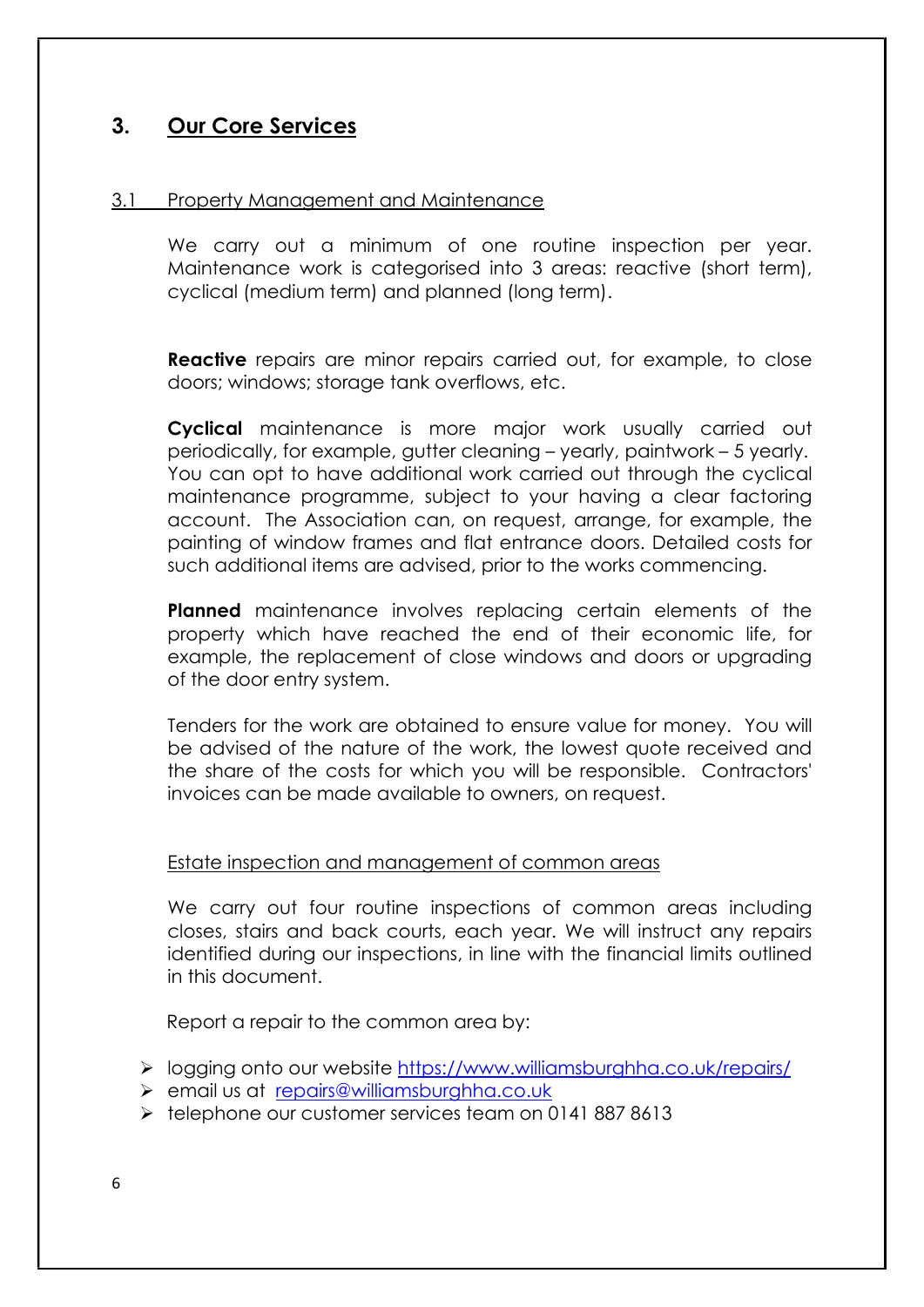The target times for responding to notifications of repairs are:

Emergency – 2 hours Urgent - 48 hours Routine - 10 days

#### 3.2 Organising buildings insurance

We have a statutory duty to insure against prescribed risks, such as fire or flood and therefore it is essential that all buildings are appropriately insured. As such, buildings insurance is automatically arranged for all new owners. Annual Insurance costs are billed quarterly in advance.

On an annual basis, we will provide you with a summary insurance statement (or within 3 months following a change in insurance provider) with the following information:

- $\triangleright$  the basis upon which your share of the premium is calculated,
- $\triangleright$  the sum insured
- $\triangleright$  the premium paid,
- $\triangleright$  the main elements of insurance cover provided by the policy and any excesses which apply
- $\triangleright$  the name of the company providing insurance cover, and
- $\triangleright$  any other terms of the policy.

Detailed insurance policy available on request.

If you wish to arrange your own buildings insurance, you **must** provide a copy of your policy schedule each year which is set at rebuild value of your property (& not market value), in order to allow us to cancel insurance arranged, on your behalf.

#### How we calculate and charge buildings insurance

The buildings insurance service is tendered at least every five years and the best contract for price and quality is selected. The insurance policy period runs from 28th April to 27th April each year, the Quarter 1 charge, (applied on the 1st of April invoice) is based on the previous year's premium and then adjusted on the Quarter 2 invoice (1st July invoice) once the new premium for the coming year is known.

A different premium is charged to factored owners and commercial owners, as different amounts are charged for each on the policy premium renewal.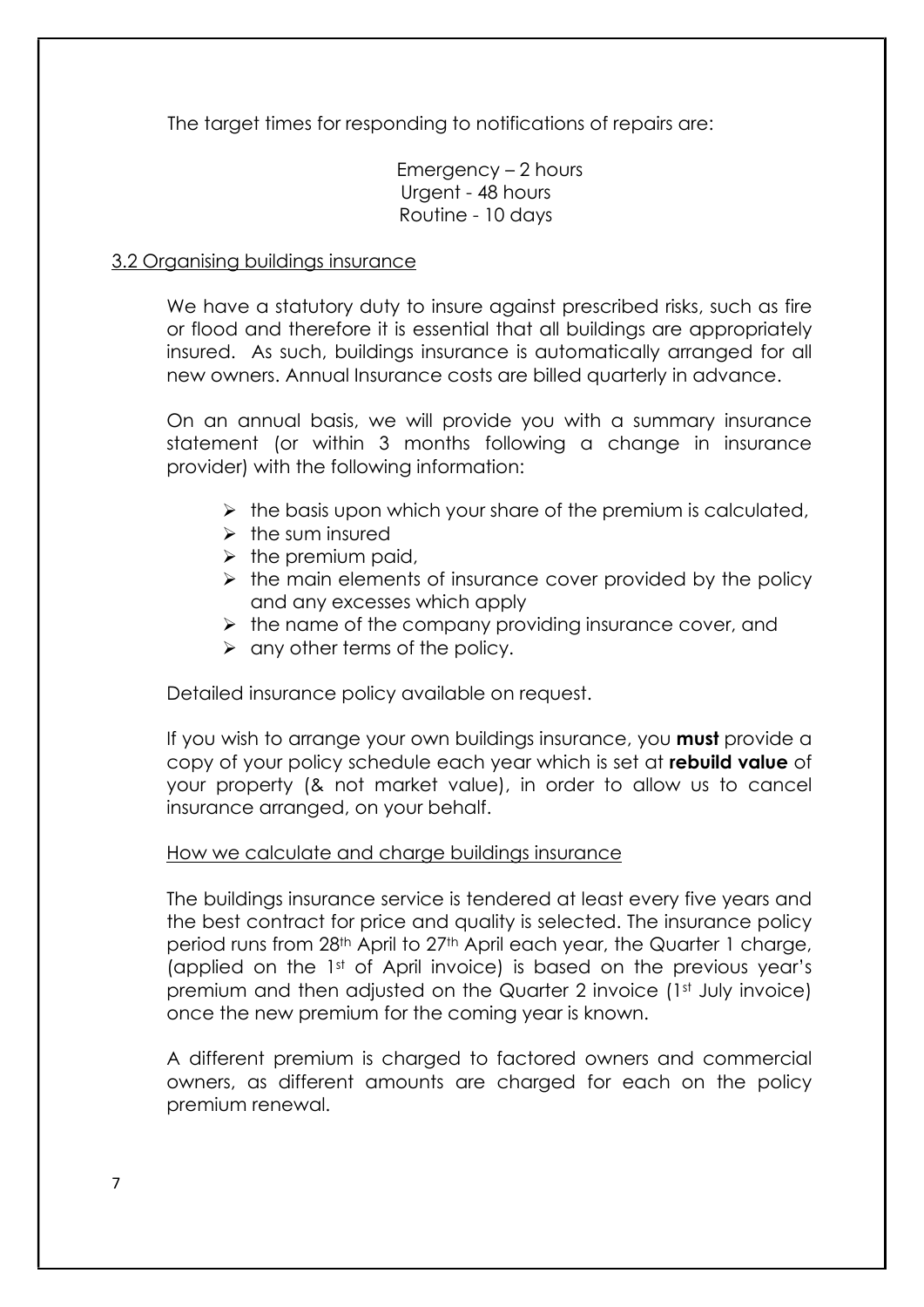Method of calculation:

Total factored /commercial owners' premium\*(£s) Total service users (owners) = Total charge (£s) per owner (\*premiums inclusive of Insurance Premium Tax)

Property Valuations are updated in accordance with the BCIS Rebuilding Cost Index guide.

#### You should be aware that your cover may be jeopardised if your factoring account is in arrears.

We do **not** offer home contents insurance. Contents insurance will protect your possessions from damage, theft etc and we advise you to seek contents insurance to safeguard your belongings.

#### 3.3 Communal Charges: How we calculate and charge

- Electricity Communal Charges relate to Close Lighting / Door Entry / TV Aerials and Communal Ventilation Units. These are calculated from contractor invoices and charged in accordance with your share defined in your title deed/deed of conditions. Charges are made quarterly in arrears.
- Grass Cutting; We tender the grass cutting service and the best contract for price and quality is selected. Grass cutting charges are then calculated on a per user basis taking the total cost for communal grass cutting divided by number of service users to give a charge per user. Charges are made quarterly in advance.
- Close Cleaning: We tender the close cleaning service and the best contract from price and quality is selected. Close Cleaning charges are then calculated on a per user basis taking the total cost for close cleaning divided by number of service users to give a charge per user. Charges are made quarterly in advance.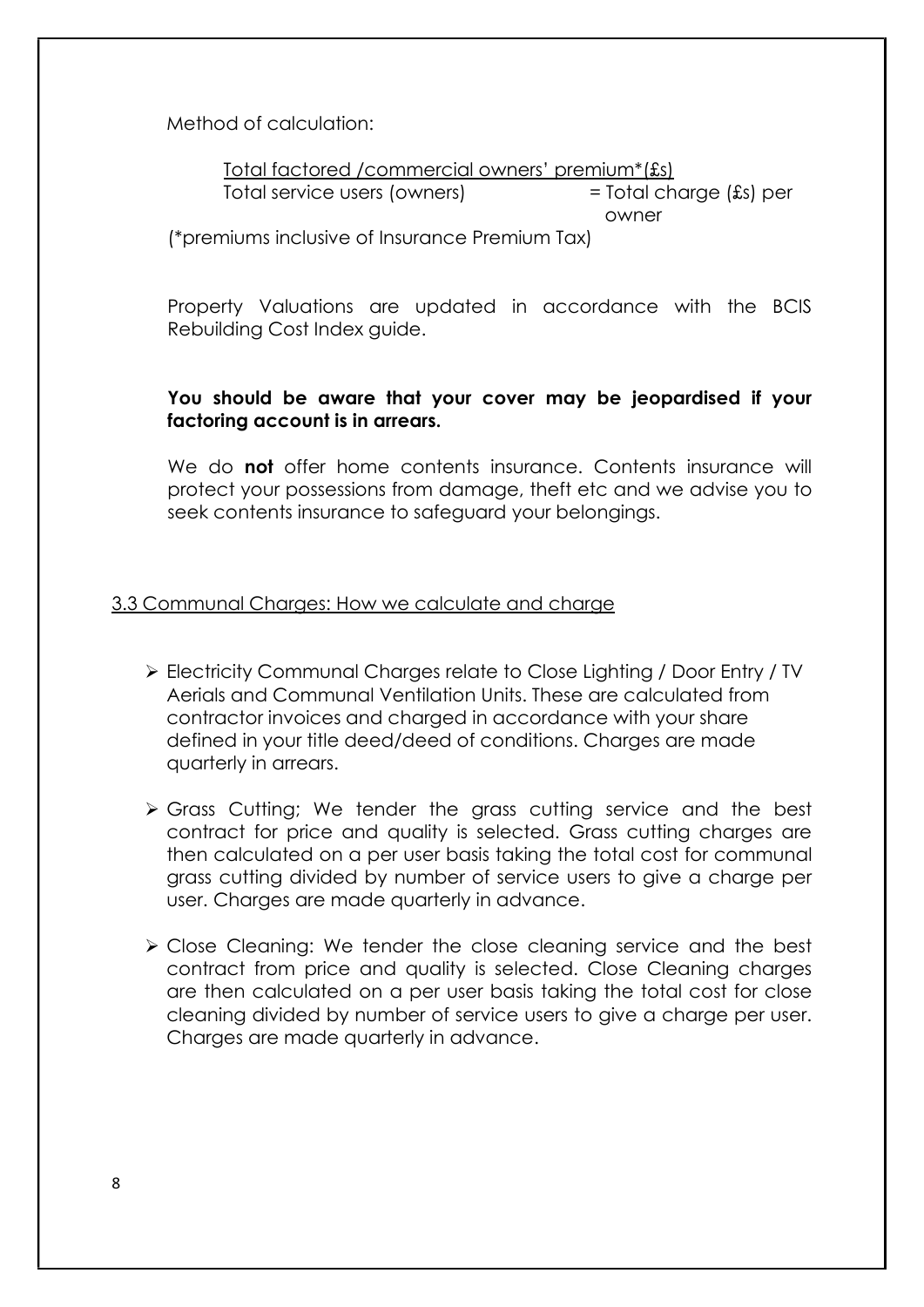## 4. Financial and Charging Arrangements

As factors, we are aware of the general threat of money laundering and as such we are legally bound to comply with all relevant legislation and guidance in order to minimise the risk that the Association will be used to launder the proceeds of crime. Our Treasury Management Policy details our commitment to anti money laundering controls and procedures.

#### 4.1 How costs are shared

 The core services (apart from buildings insurance) are recharged to you according to your share, as defined in your title deed/deed of conditions or as noted previously.

#### 4.2 Our management fee

The management fee is flat rate fee of £140.00+ vat and is charged quarterly in advance. It is reviewed annually with effect from 1st April each year, any amendments which increase or reduce this charge, will be notified to you in advance.

The management fee is based on a number of elements, including:

- the management cost per property,
- staff overheads,
- business expenditure, and
- annual inflationary increases.

A comparison is made to local private factors and Registered Social Landlords (i.e., other housing associations) providing a factoring service, in order to ensure the management fee is set at a realistic level and in line with other local providers.

If you participate in the direct debit discount scheme, and maintain a clear account, you will receive a 5% discount on the management fee element of your quarterly factoring invoices.

#### 4.3 Change in Ownership Fee

A fee of (£85 + vat) is charged where a change in ownership occurs prior to the final invoice being issued and must be paid in advance of any documentation being issued. It is reviewed annually with effect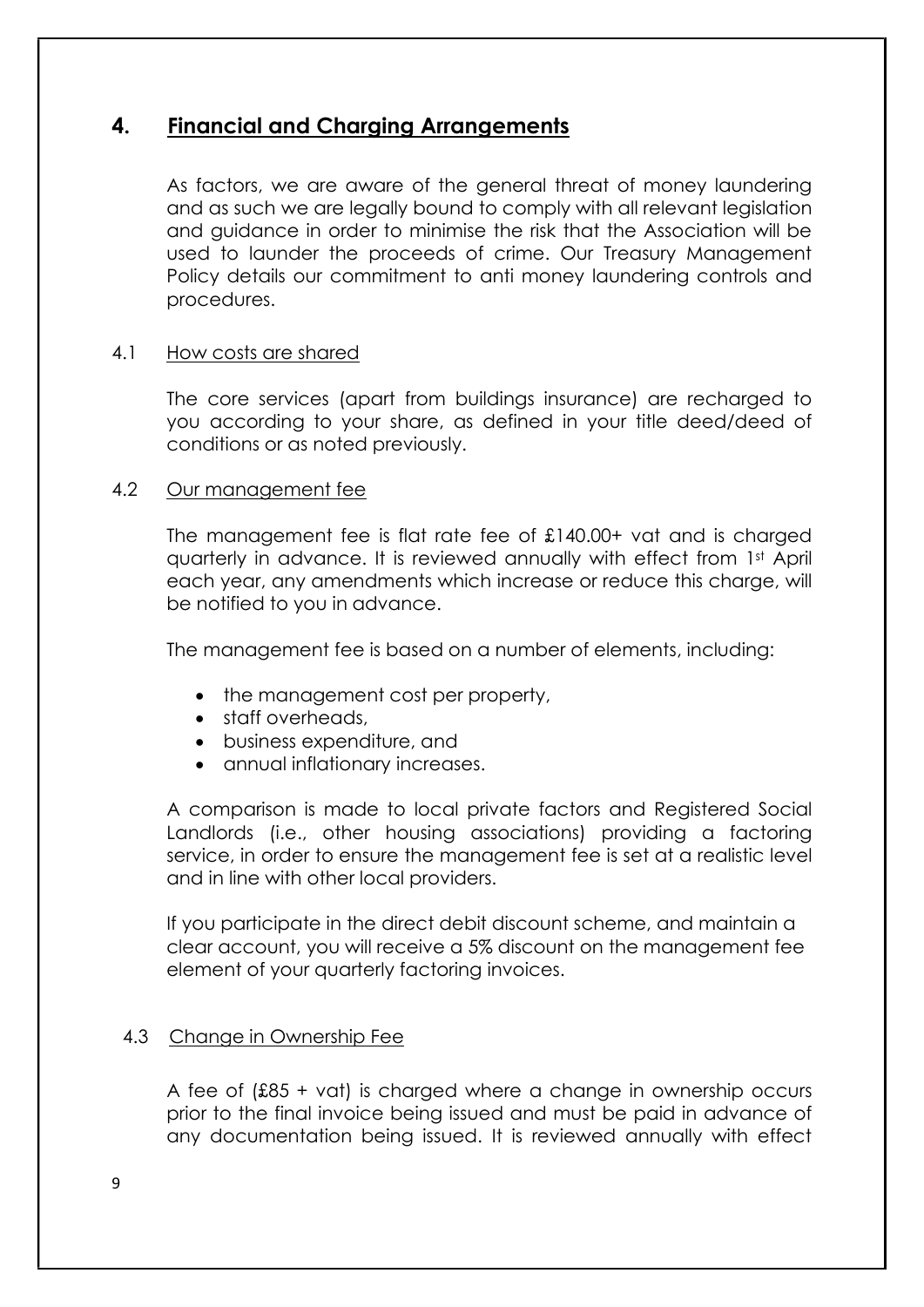from 1st April each year, any changes to this charge we will notify you in advance.

This charge is necessary due to the demands placed on us by solicitors seeking information about the ownership, outstanding fees/works, apportionment of costs and details of property improvements.

The undernoted documentation is covered by this cost:

- ▶ Certificate of Practical Completion,
- ▶ Completion Certificate (Local Authority),
- $\triangleright$  Building Warrant,
- $\triangleright$  Planning Permission.

#### 4.4 Billing

Invoices are issued every quarter, as undernoted, and sent by post to your correspondence address.

| 1st Quarter: | 1st April to 30th June       |
|--------------|------------------------------|
| 2nd Quarter: | 1st July to 30th September   |
| 3rd Quarter: | 1st October to 31st December |
| 4th Quarter: | 1st January to 31st March    |

There are several options available, to make payment as convenient and easy as possible. These are as follows:

- $\triangleright$  By Weekly/Monthly/Quarterly direct debit.
- By Allpay payment card or 19-digit Allpay card number, using any of the following methods.

Over the Counter Payments



- $A$  At the Post Office®
- Any outlet displaying the Pay Point logo.

Telephone Payments; Interactive Voice Response (IVR), 24 hours a day/7days a week,

by debit or credit card. The telephone number is 0844 557 8321.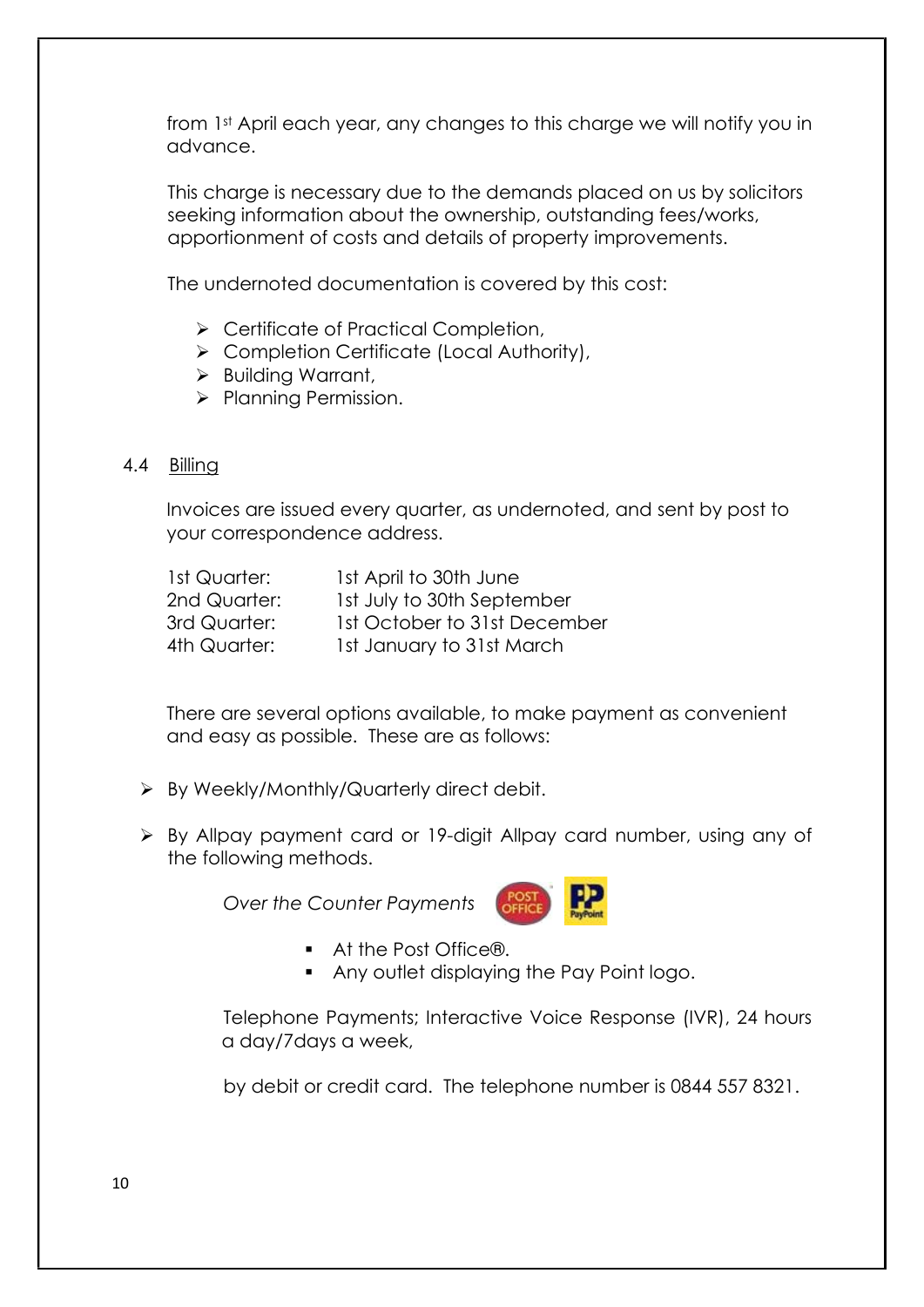Internet payment via our website

 http://www.williamsburghha.co.uk/ways-to-pay-forhomeowners/

#### Allpay App



If you have an Apple or Android smartphone, download the FREE Allpay app from the Apple App Store or Google Play. Once you record your details, the information is securely saved.

If you require a payment card, please contact the Association's office.

Please note that the Association does not accept Cash.

#### 4.4 Debt recovery

All factoring invoices are payable within 14 days of issue. Where accounts are not settled timeously, or a satisfactory arrangement agreed to clear sums due, action will be instigated, in accordance with our debt recovery procedure, which is available, on request or on our website at www.williamsburghha.co.uk

If you are having financial difficulties, we employ a benefits advisor who can offer free debt advice and assist you with any benefits you may be entitled to or put you in contact with other free agencies who would be able to assist.

We also employ the services of a Solicitor and/or a Sheriff Officer to recover unpaid monies. Where we require to use this service, an administration fee is charged which is set by the Solicitor/Sheriff Officer.

#### 4.5 Joint liability

We do not currently apply joint liability for non-payment. We pursue non-payment in accordance with our debt recovery procedure.

#### 4.6 Deposits/Floats

We do not currently operate a deposit or float for owners.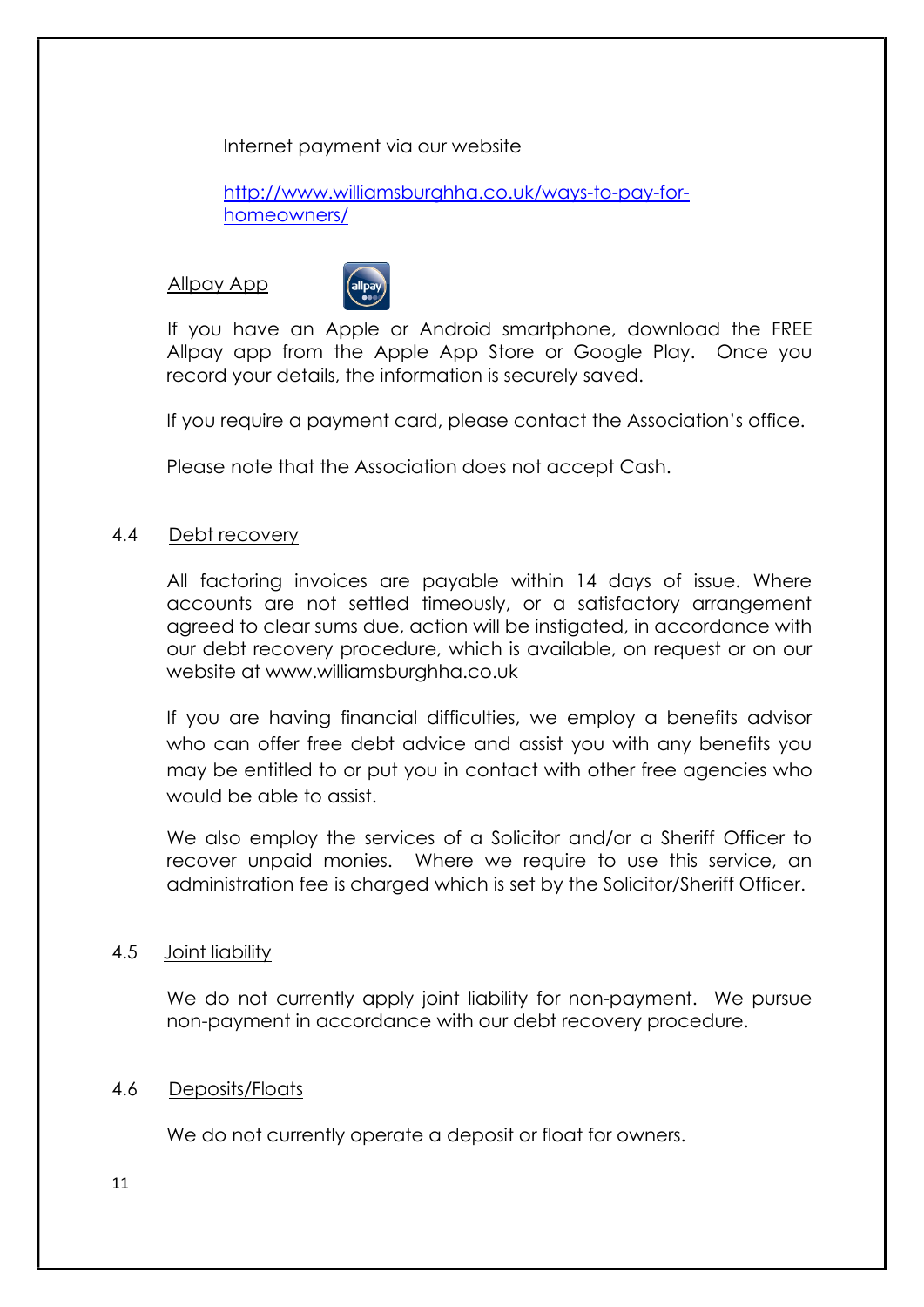## 5. Communication and Consultation

The Homeowners section of our website www.williamsburghha.co.uk provides lots of information that you may find useful. This includes:

- ▶ Background to our factoring service and the Legal Framework.
- $\triangleright$  What to do if you are selling your property
- **► Complaints and Appeals Procedures**
- ▶ Debt Recovery Procedures
- ▶ Factoring Policy
- $\triangleright$  Privacy Notice
- $\triangleright$  Details of our office opening hours

We will respond to any written communication, including email, within 10 working days of receiving it. We aim to respond to telephone calls as they are received but should this not be possible, we will respond within 10 working days.

Williamsburgh Property Services is registered with the Information Commissioner's Office's Data Protection Public Register – ZA423482.

A copy of our Privacy Notice can be found at the end of this document and is also available on our website.

We are also happy to receive feedback from our residents. You can write to us at Ralston House, Cyril Street, Paisley PA1 1RW, email us at admin@williamsburghha.co.uk or telephone the office on 0141 889 9134.

## 6. Complaints Handling Process

If you wish to make a complaint about any aspect of the Association's service as a property factor, our complaints policy is available by request and also on our website.

https://williamsburghha.co.uk/online-compliments-complaints-form/

In accordance with our policy, we aim to deal with all complaints received within 5 working days. If we consider the matter complex and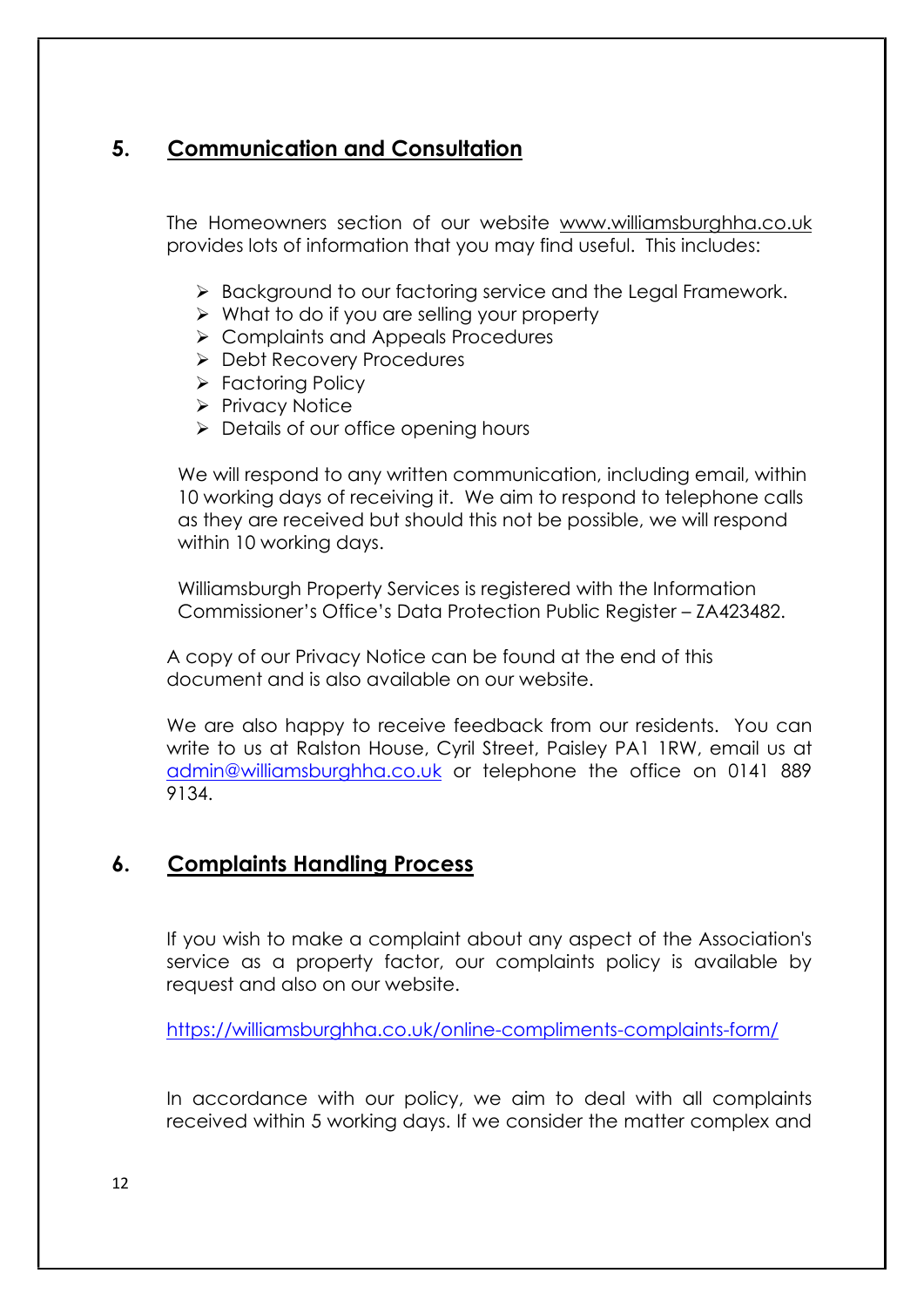that it requires a fuller investigation the timescale for resolving it will be set at 20 working days.

If, on completion of the complaints procedure, you remain dissatisfied, you may redirect your complaint to the First-tier Tribunal for Scotland Housing and Property Chamber (FTT). You can contact them as follows: -

First-tier Tribunal for Scotland Housing and Property Chamber Glasgow Tribunals Centre 20 York Street Glasgow G2 8GT

Telephone: 0141 302 5900 Email: HPCadmin@scotcourtstribunals.gov.uk Website: www.housingandpropertychamber.scot

## 7. Declaration of Interest

Where one or more properties in a building are owned by the Association and occupied by the Association's tenants, the Association is an owner, landlord and also the factor, in relation to that building. In buildings where the Association has no tenants, the Association is only the factor.

Unless every property in your building is privately owned, the Association will still have an interest in your building, as one of the owners of the Common Property. This means that we also have rights and responsibilities in terms of looking after and paying for the upkeep of the Common Property.

## 8. Changing Factor

We believe we offer you value for money and a professional service and hope you choose to stay with us as the most efficient and effective property management option for you.

If, however, you want to consider changing factor, this is usually a straightforward process, generally arranged by a majority of owners within a property. The following steps should be taken: